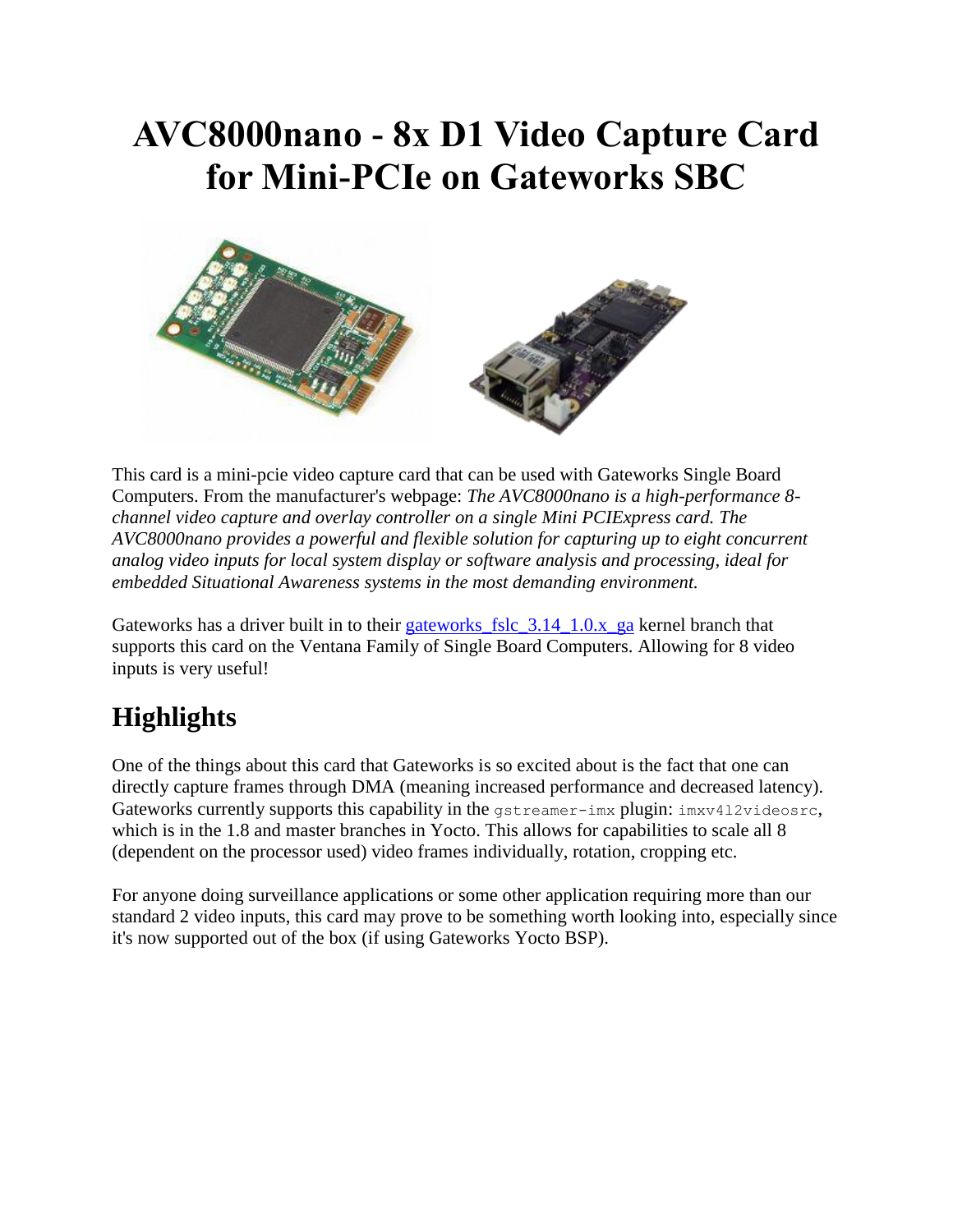#### **Example Usage**

This card can be used to capture 8 camera inputs and then either display them on a local monitor or stream them over the network.

• The [OpenCV](http://opencv.org/) software library could be used to stitch the different inputs together to create a seamless panorama



Figure 1: Screen capture of 8 analog cameras displayed on a monitor using the Gateworks Ventana SBC